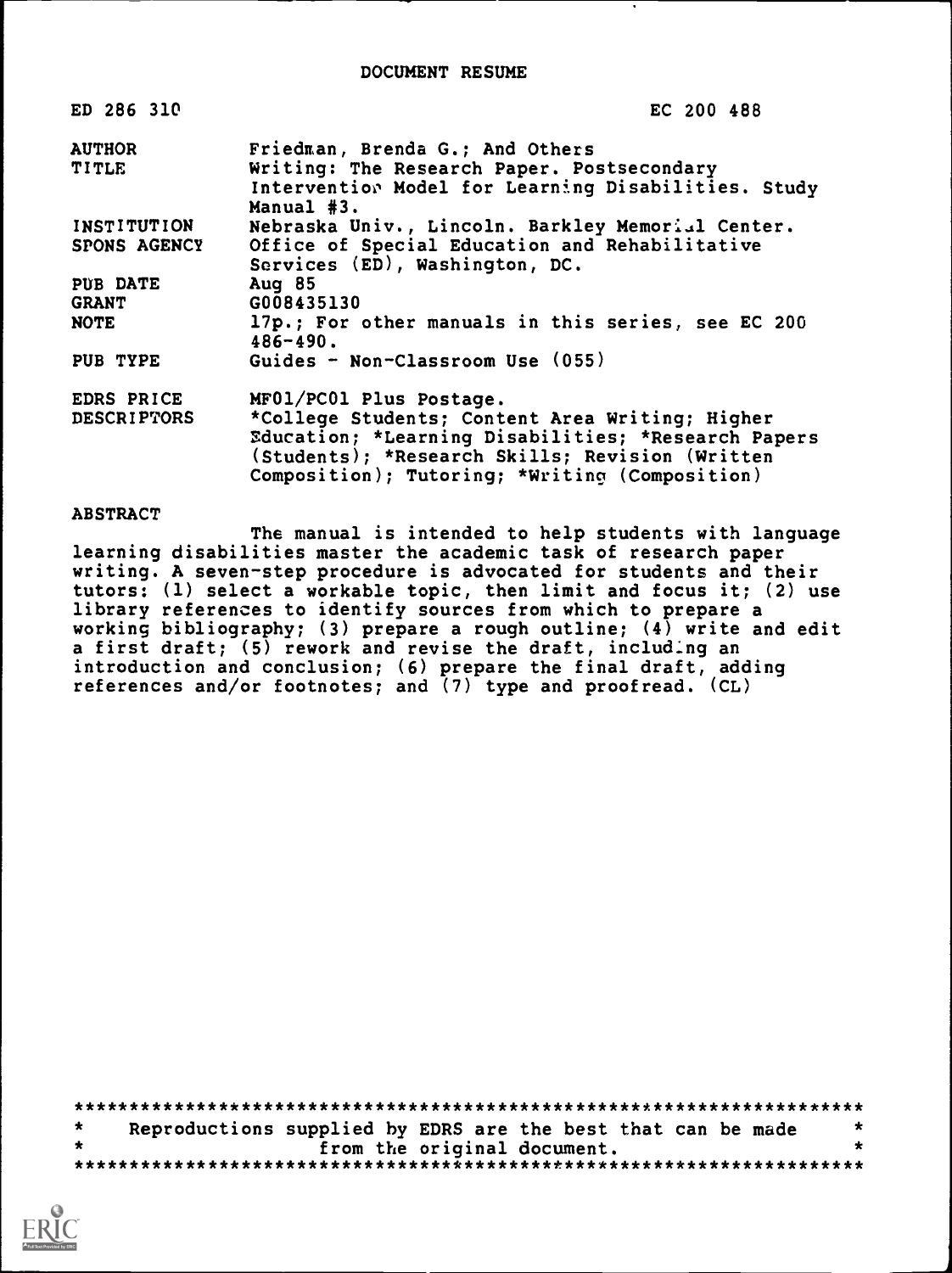**READY AND CONTROLLER** 

teres.

U.S DEPARTMENT OF EDUCATION Office of Educational Ritaatch and Improvement EDUCATIONAL RESOURCES INFORMATION CENTER (ERIC)

This document has been reproduced as<br>received from the person or organization ...<br>oriplinating it

Minor changes nave been made to improve reproduction quality (and the control of the Points of view or opinions stated in this docu-<br>The Points of view or opinions stated in this docu-

ment do not necessarily represent officu⊾t and the control of the state of the state of the state of the state of the state of the state of the state of the state of the state of the state of the state of the state of the

Postsecondary Intervention Model for Learning Disabilities The Barkley Memorial Center University of Nebraska-Lincoln

<u>SHERA AND AND THE SEARCH STATE OF THE STATE OF THE STATE OF THE STATE OF THE STATE OF THE STATE OF THE STATE OF THE STATE OF THE STATE OF THE STATE OF THE STATE OF THE STATE OF THE STATE OF THE STATE OF THE STATE OF THE S</u>

 $\gamma$  is  $\rightarrow$ 

WRITING: THE RESEARCH PAPER

(Prepared with funds from the Office of Special Education and Rehabilitative Services, U.S. Department of Education - Grant #G008435130)

> "PERMISSION TO REPRODUCE THIS MATERIAL HAS BEEN GRANTED BY

Jan Leuenberger

TO THE EDUCATIONAL RESOURCES INFORMATION CENTER (ERIC)"

Study Manual #3 For FS IM LD: August, 1985

20048

a<sup>ng</sup> Premi

 $\sim$   $\star$ 

Brenda G. Friedman Janice E. Leuenberger Mary J. Morris

2 BEST COPY AVAILABLE

به فلا راجيه؟ الله الألوكي ولا لأن يُنْ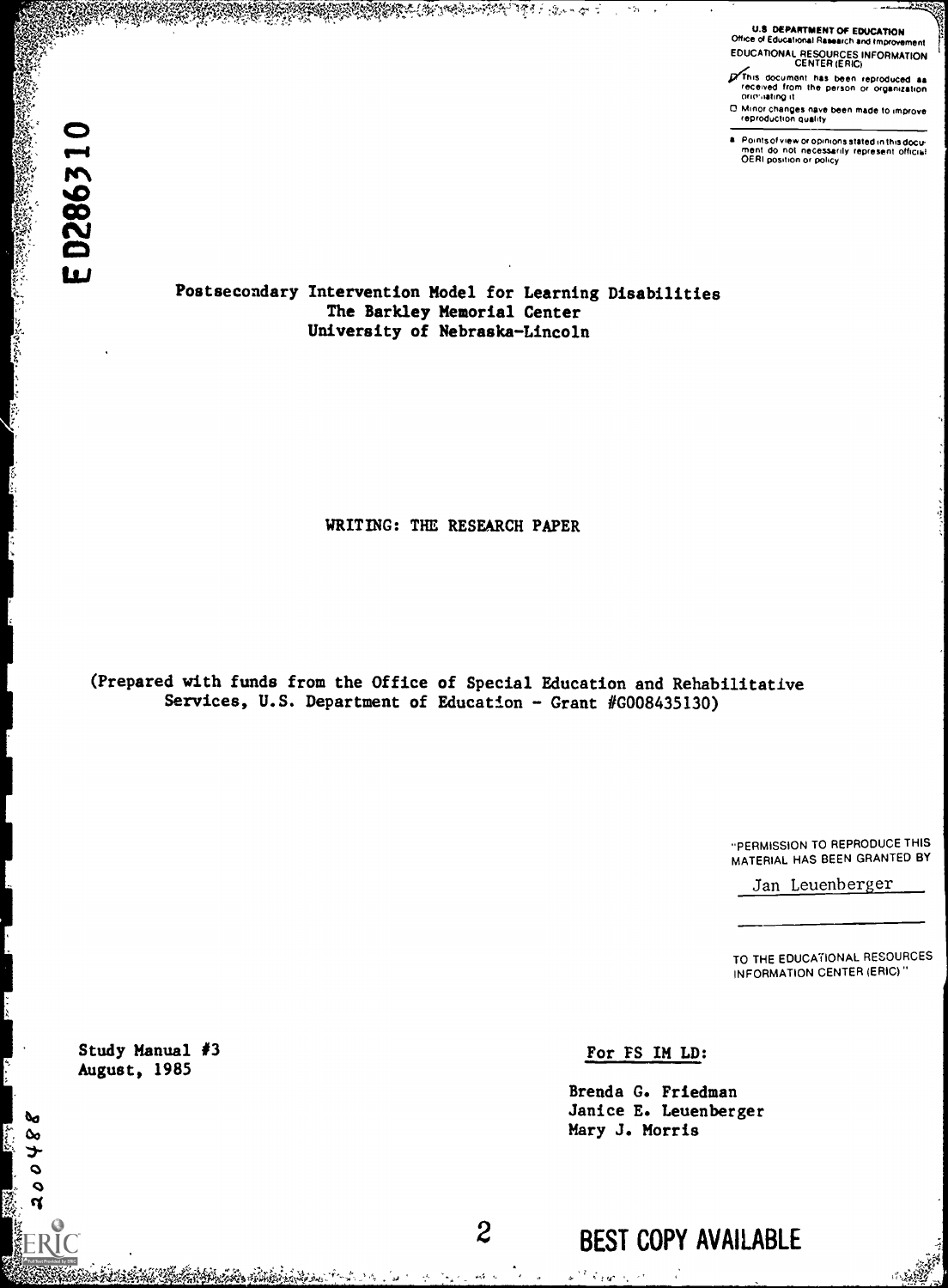### WRITING: THE RESEARCH PAPER

#### Introduction

The ability to compose an effective research paper combines two basic skills that are necessary for success in college: the skill of investigative research and the skill of concise writing. Neither of these skills is known for being easy; but, fortunately, the preparation and writing of a research paper tends to follow a predictable process. Even though individual professors and/or situations might cause modifications, the steps are fairly uniform for all research papers. The process of writing a research paper generally requires chat the student:

- 1. Select a general "workable" topic. Limit and focus that topic.
- 2. Use the library's card catalog, peridoical indices, professional journals, and computer search facilities to identify sources from which to rrepare a working bibliography.
- 3. Prepare a rough outline or plan of the paper. Take and categorize all notes to conform to that outline.
- 4. Write and edit a first draft.
- 5. Rework and revise that draft, including an introduction and a conclusion.
- 6. Prepare the final draft, adding a list of references and, if required, footnotes or "end notes."
- 7. Type and carefully proofread.
- Note: Always make and keep an extra copy of any paper. Always allow enough time to perform all seven steps with relative ease. "Count backwards" from the due date to know when to begin researching.

PS IM LD has prepared this manual to help students master this key academic task of research paper writing. The manual will discuss each of the above topics in some depth and will suggest appropriate resources at the end for further study. The project strongly recommends that LLD students follow these procedures routinely with their project tutors  $-$  whether they are



3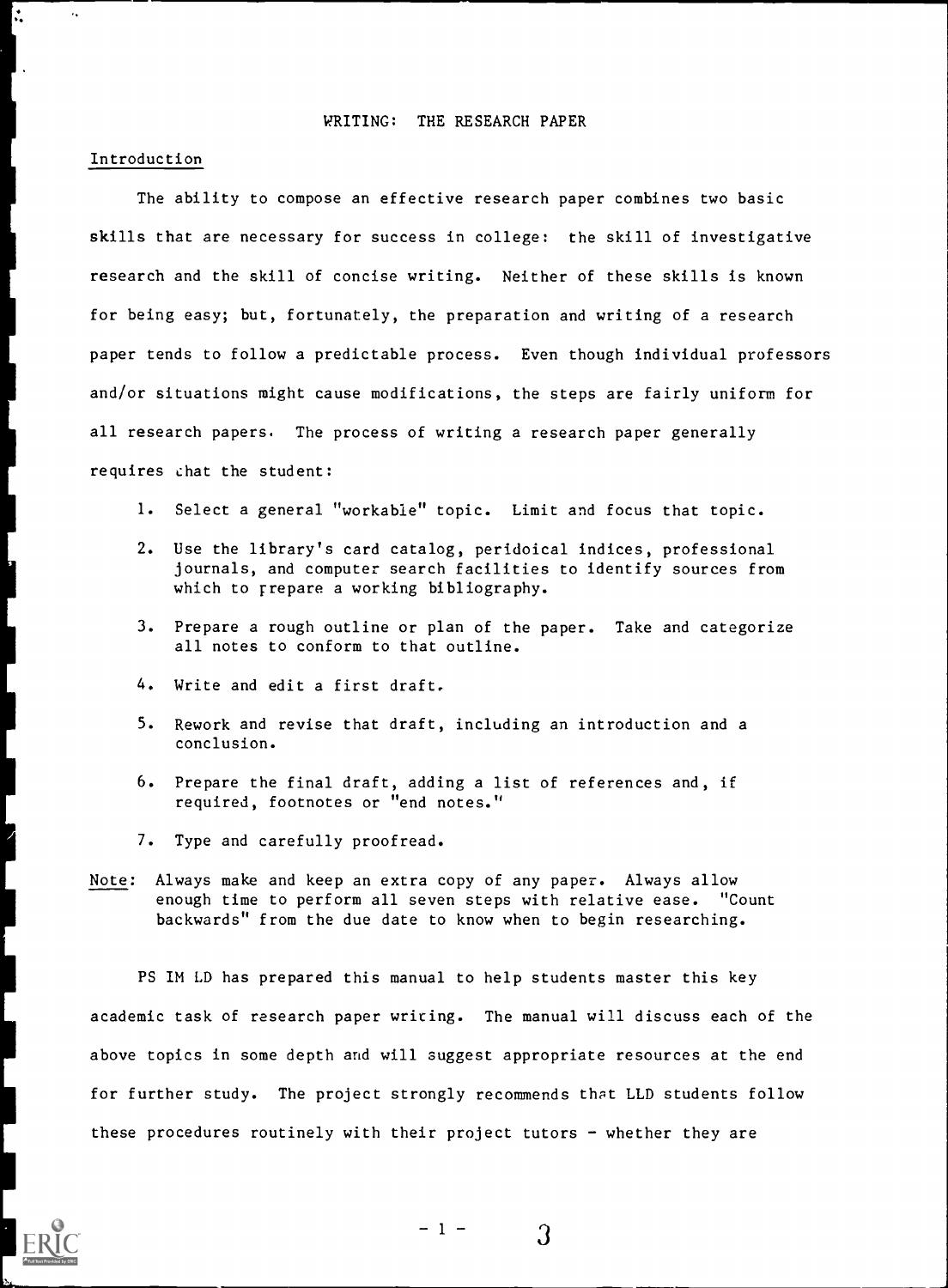composing a one to two page paper or a large "opus" of 20 or more pages. The process is essentially the saue.

1. SELECT A GENERAL, "WORKABLE" TOPIC. LIMIT AND FOCUS THAT TOPIC.

Unless a specific topic has been assigned or defined by the instructor, the student will need to select a topic that is of general interest to him/her. Of course, that subject should be one that is generated by the general subject matter of that particular course. Meeting with the professors, discussing the topic with friends, reviewing headings and sub-headings in the text, and "brain-storming" privately  $-$  all can serve to suggest appropriate research topics to the student. Limiting that topic is more difficult. This implies narrowing the focus of the chosen subject so that the student is able to deal effectively with the limited subject in the space and time allotted for the project.

For example, if the general topic is "Music," the first narrowing might be the "Instruments of the Orchestra." The second narrowing might be "Woodwinds," with the third possibly the "Oboe," and the final focus possibly "The Development and Use of the Oboe in Modern Times." A topic that has not been focused will generally prove to be too large and, thus, too difficult for the student to handle. A suitably-focused subject ought to yield enough data to adequately "cover" that subject and not so much that it overwhelms the reader. In other words, the object is to provide enough information and supporting details so that the topic is thoroughly explored, but not so much that the reader "drowns" in irrelevant phrases. At this point, the student is ready to pose a thesis statement or question regarding his focused topic and begin the collection of data. NOTE: The student should practice doing all of the preceding and succeeding steps frequently with the project tutor.



 $\boldsymbol{d}$ 

 $-2 -$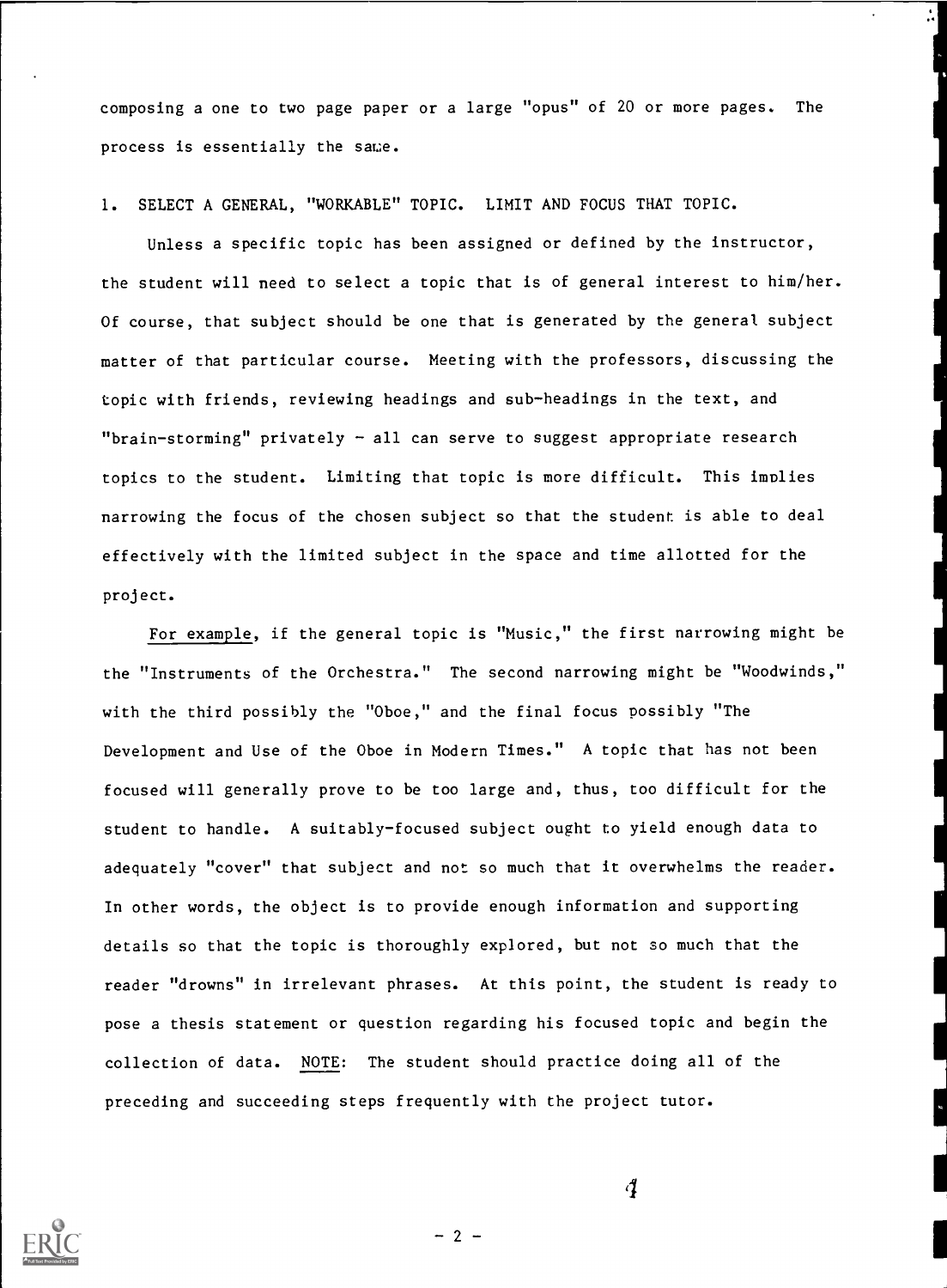2. WITH THE AID OF THE LIBRARY'S CARD CATALOG, PERIODOCIAL INDICES, PROFESSIONAL JOURNALS, AND COMPUTER SEARCH FACILITIES, PREPARE A WORKING BIBLIOGRAPHY TO CHOOSE AND EXTRACT (RELEVANT) MATERIAL FROM THESE SOURCES.

SAMPLE CARD FROM CARD CATALOG







ŀ.

 $\ddotsc$ 

 $-3-$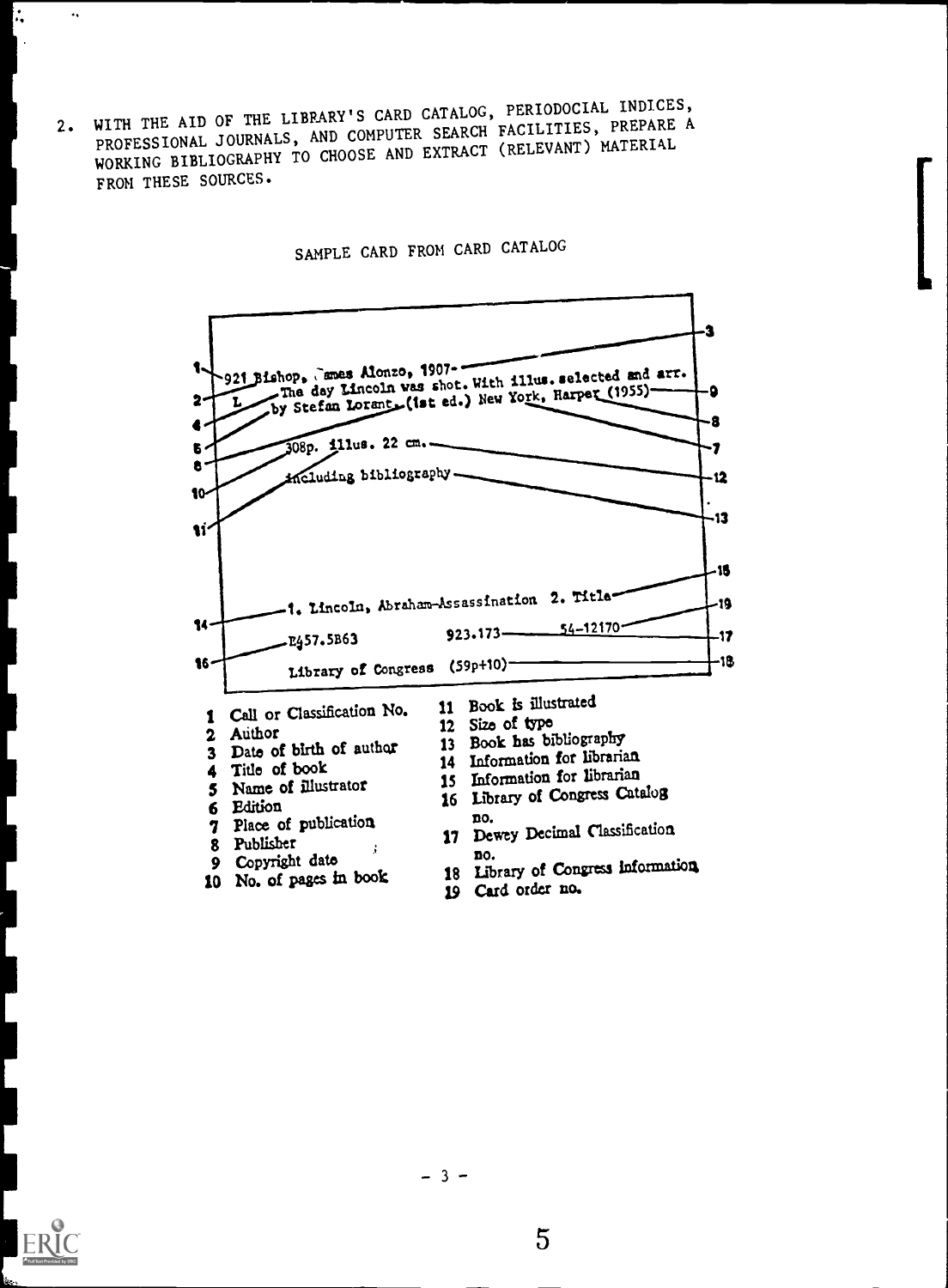All college students should be "on friendly terms" with their own college libraries and should be comfortable with both the card catalog and the floor plan of books. (Please see Part C of PS IM LD Student Handbook.) The student should identify key terms for his research check before beginning the search. Most card catalogs are organized (see sample above) so that books are listed under both the author's name and under the subject. Sometimes they are listed under the title, too. This is called cross-referencing. Note these features in the sample card and key pictured above. For example, to look up sources regarding "The Development and Use of the Oboe in Modern Times," the student might be well-advised to check the following subject headings: musical instruments, orchestras, woodwinds, oboes, and maybe even instrumentalists. Hopefully, the books and articles resulting from this search will yield relevant data. Often, bibliographies found in texts or in assigned readings will suggest suitable sources. A computer search using an information retrieval system such as ERIC or MEDLARS is generally helpful and worth the small expense involved (Mulkerne and Mulkerne, 1983). The list of sources that the student actually selects from the card catalog, oral sources, indices of periodicals, professional journals, text references, and computer searches comprise the student's preliminary, or working bibliography. In other words, these represent all the sources that the student will check. Many of these, but likely not all of them, will prove to be useful. The exact name of each reference should be recorded on a separate 3x5 or 4x6 card, along with the library's call number, complete information for the paper's bibliography (more on this later), and your brief opinion of the usefulness of this particular source.



6

4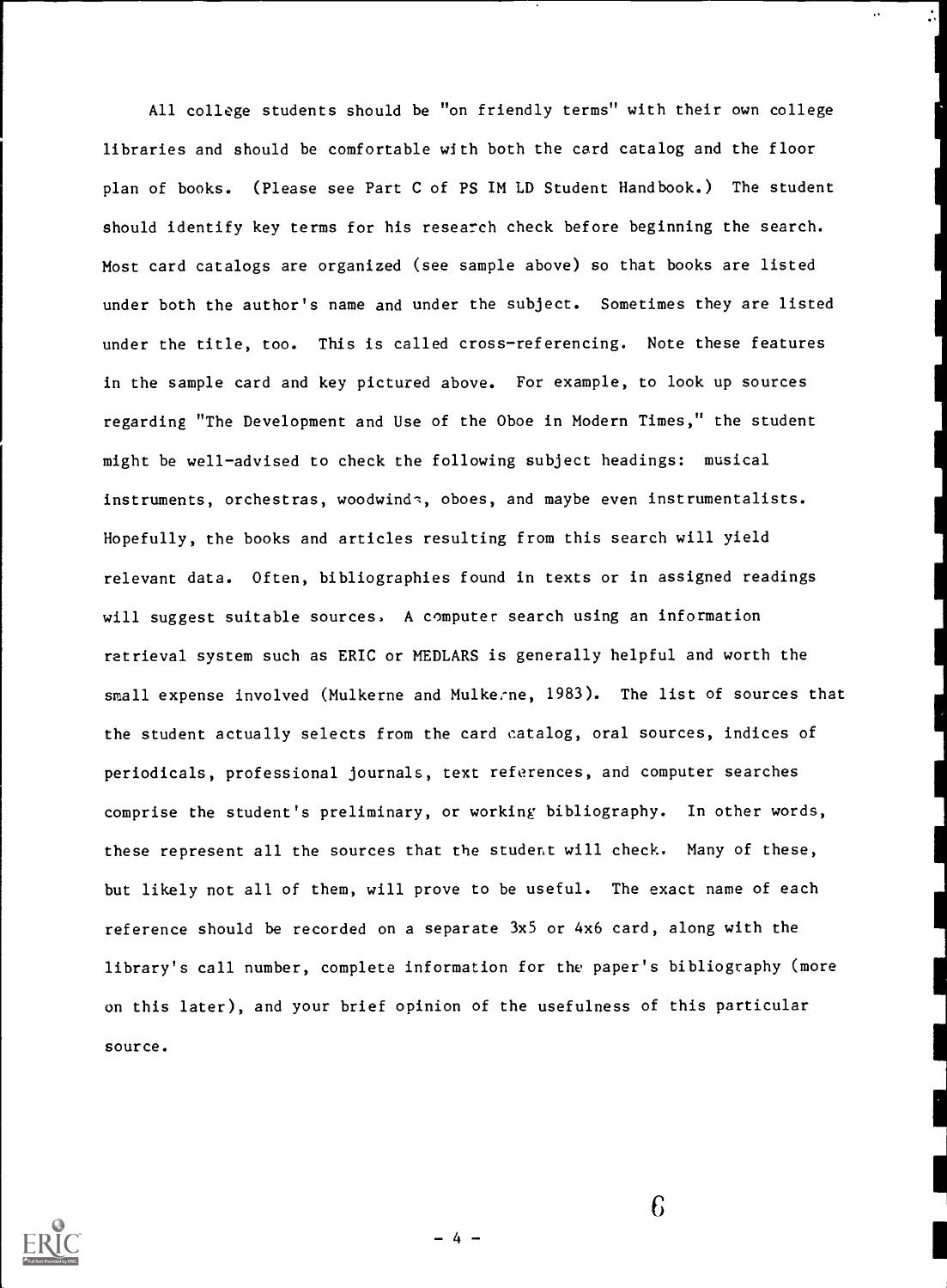For example, a fictitious working bibliography card for the "oboe paper" might look something like this (Pauk, 1984):

> $\overline{2}$ College library **Instruments - Oboe** Ow 16 Owen, N. A. G35 Instrument of the Orchestra Holt, Rinehart, Co., NY 1982. Good information pertaining to the physical construction and sd. mechanism of the oboe. Not much on history.

Notice that although no detailed notes are taken directly on this working bibliography card, the student might choose to use a reference "code" number in a corner of the card for quick identification of reference sources when s/he does begin the note-taking process. That is what the small number "2" designates in the upper right-hand corner of this card. This is a handy technique for quick reference. Often, the author's last name will suffice for this purpose, too  $-$  if the student does not have numerous references by the same author in the working bibliograpahy.

3. PREPARE A ROUGH OUTLINE (PLAN) OF YOUR PAPER. TAKE AND CATEGORIZE ALL NOTES TO CONFORM TO THAT OUTLINE.

These two items are grouped together because they are "mutually dependent" on one another. Both the material of the course and the nature of the working bibliography will suggest and restrict the preliminary outline or plan that the student creates. The actual data that the student extracts from his/her sources will cause that outline to be modified even further. For example, if the student writing "the oboe paper" finds good sources only on the clarinet, s/he might very well decide to write about that instrument instead. Or s/he might find far more interesting material on the ancient history of the oboe



-5-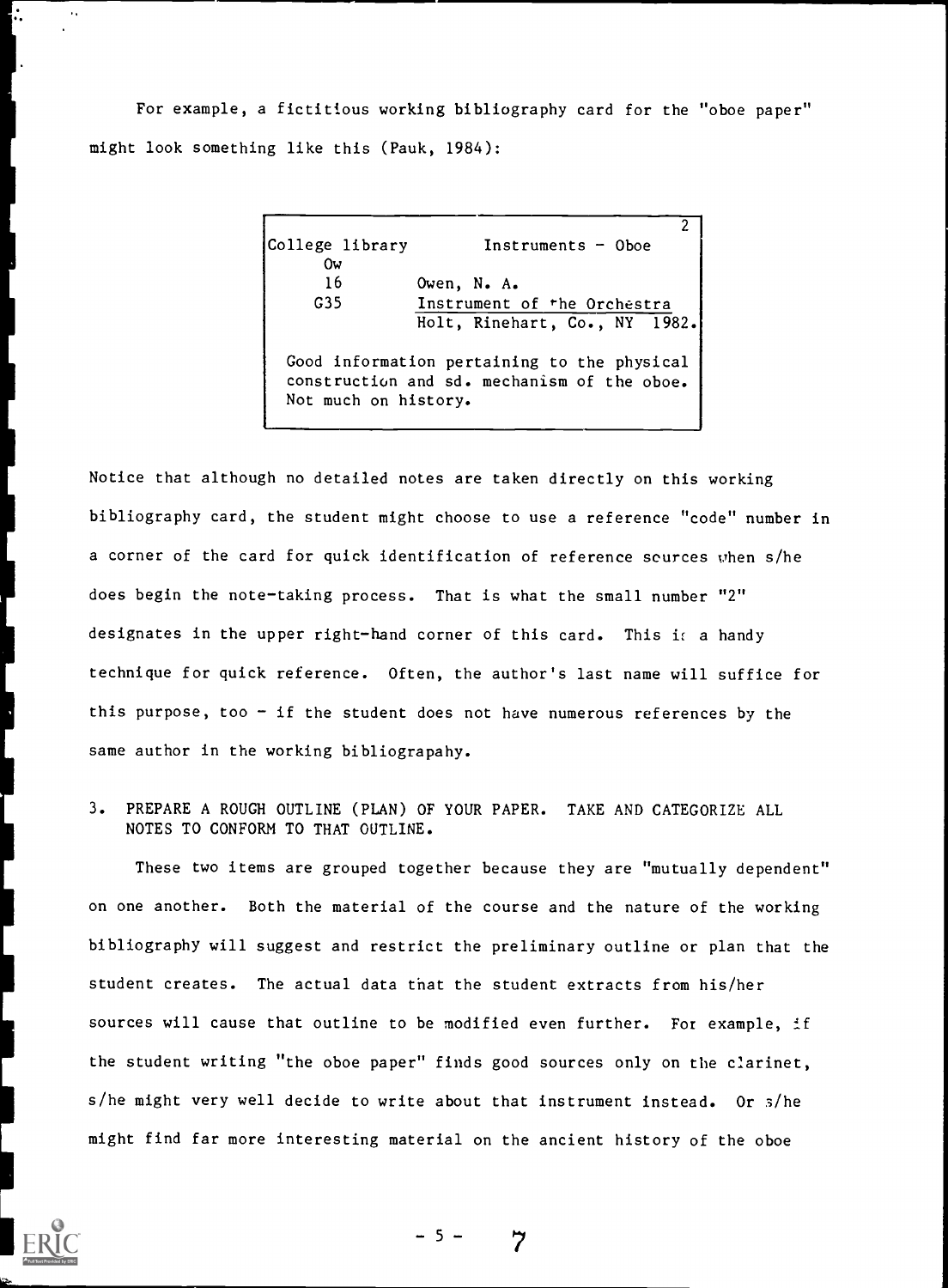(clarinet, etc.), which would cause more extensive revision! In other words, the process, ideally, is somewhat fluid  $-$  with the notes "taking shape" from the initial outline and with the final outline taking its form from the nature and quality of these notes. Most importantly, though, the ultimate paper will need to have resulted from a careful and cohesive plan, in which all the sections of the paper both grow from the title and relate back to it, too.

# Sample Outline for Oboe Paper The Development and Use of the Oboe in Modern Times

- I. Introduction
- II. Historical Overview
- III. Construction and Scund Production
- IV. Orchestral Use
- V. Conclusion

Of course, in an actual writing situation, the student would need to delineate the appropriate topics and sub-topics under these general headings. While these may be left to the individual interpretation of the paper's author, the student needs to remember that sub-topics must always be related back to the heading directly above.

With that in mind, how should college students go about taking notes? Notes should be taken on separate cards of uniform size and with a code number or author's last name noted in a corner of that card. Notes take the form of quotes, paraphrasings, or interpretation (Walker, 1983). To quote is to reproduce exactly someone else's words, and credit must always be given for that privilege either in the footnotes or in the references listing of the research paper. For example, to quote from Lincoln's Cettsburg Address is to use his exact words in quotation marks. When a student paraphrases or

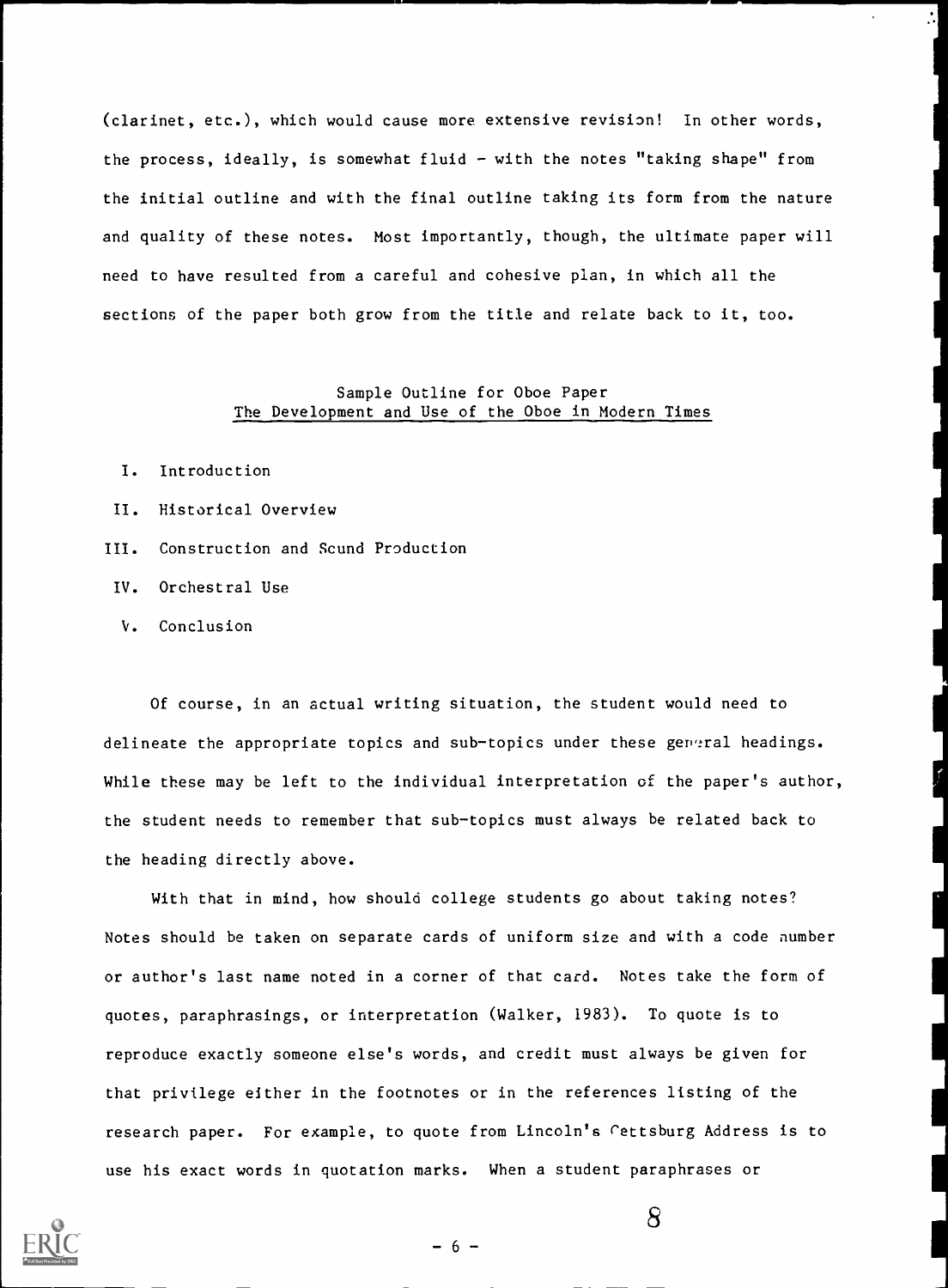summarizes, s/he is attempting to reproduce the sense of a written passage - or oral statement - in his/her own words. The use of paraphrasing is a reasonable study and research tool. It enables the student to use a form of expression that s/he finds comfortable. If a student were to paraphrase or summarize Lincoln's Gettysburg Address, s/he would describe it, but in his/her own language. S/he would first study Lincoln's words and would then proceed to explain these him/herself. Interpreting what has been studied is also a legitimate outcome of library research. The student must make certain to use language which actively and accurately supports that interpretation. To interpret Lincoln's Gettysburg's Address, the student would probably note Lincoln's words and then explain the implications of those words. Interpreting something generally implies discussing meaning or making value judgments. In general, the student will need to make certain that his/her notes clearly indicate not only the exact source of the material on each card, but also, whether or not that material is the student's own opinion or is the product of scmeone else's thought. Notes resulting from a library computer search, an oral interview, or any other form of research are taken in the same manner.

After s/he has collected all of the necessary research data, the student will need to categorize the note cards to conform to the outline or modify that outline so that it relates to the actual data produced! In order to categorize effectively, a student must be able to make connections and discover relationships (Walker, 1984). At this point, it is not as important to have a formal outline as it is to have a plan that the student finds workable and that is compatible with the findings of his/her research. Remember: If researching the oboe presents a problem, the student can always write about the violin or clarinet instead!

9

 $7 -$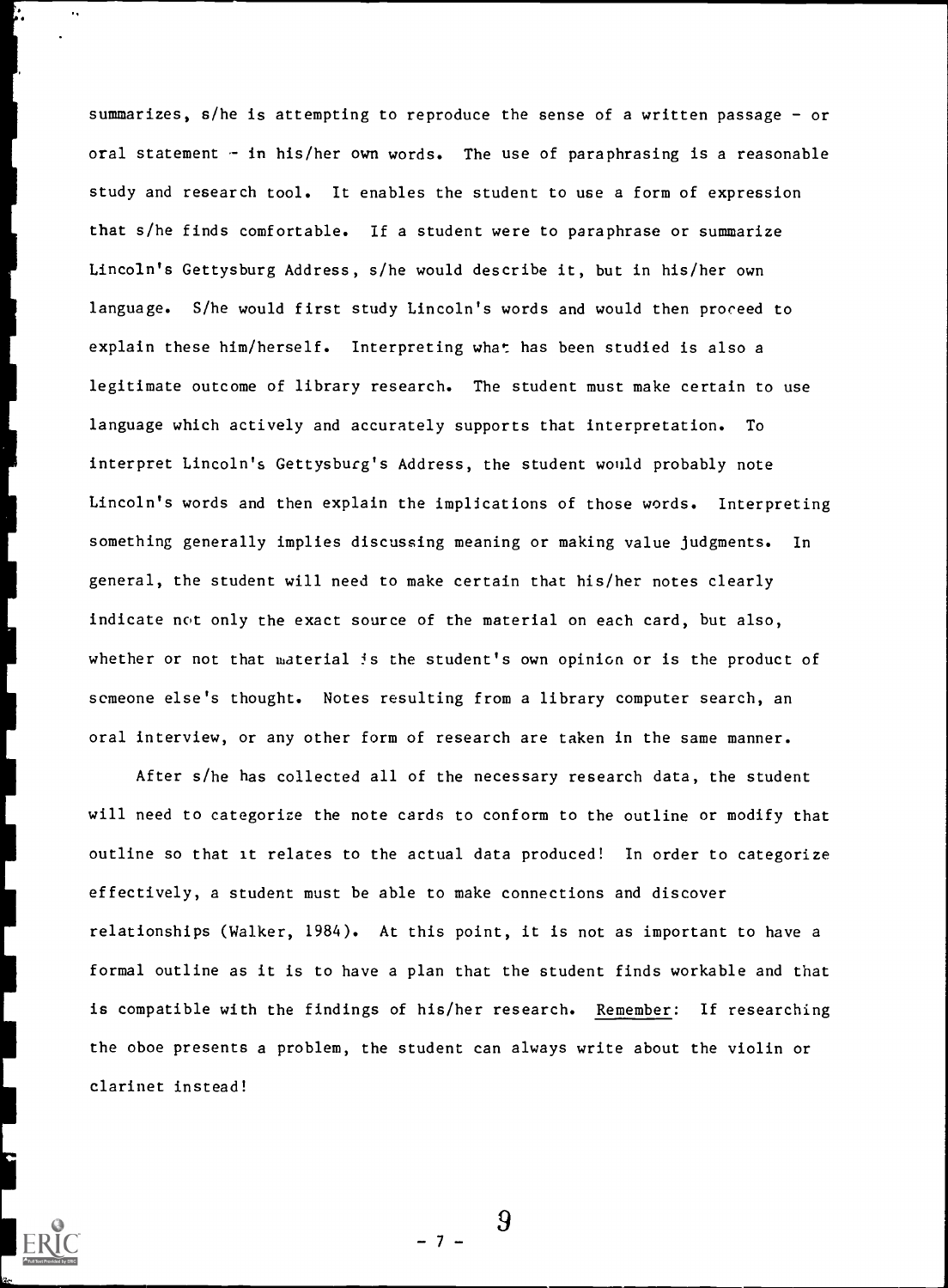#### 4. WRITE AND EDIT A FIRST DRAFT.

Assuming that the student has assembled and categorized an adequate and appropriate amount of data, then generating a cohesive and readable research paper from this material should be a manageable task. The student should use the outline and the categorized groups of notes to form the basis of the paper and write to elaborate on and interpret this material. To develop the paper clearly, the student will need to keep in mind the following proven suggestions in writing the first draft (Pauk, 1984):

- 1. State all points clearly, making sure that each paragraph opens with a topic sentence.
- 2. Develop each point beyond a brief statement, with numerous supporting statements.
- 3. Support with statistics and quotes from authorities. These may be included in supporting statements or as the main point in a topic sentence.
- 4. Illustrate with frequent examples
- 5. Interrelate all main points with appropriate transitions.

Transitions help the reader to move comfortably from one topic to the next rather than causing him/her to make that change abruptly. The appropriate use of transition words and phrases serves as a cue to the reader that the writer is guiding him/her to the next point in a planned, logical sequence. Commontransitional words include the following:

| conversely     | besides          | rather than   |  |
|----------------|------------------|---------------|--|
| in other words | consequently     | whereas       |  |
| for example    | subsequently     | accordingly   |  |
| furthermore    | meanwhile        | to repeat     |  |
| however        | for this reason  | otherwise     |  |
| nevertheless   | instead of       | to illustrate |  |
| although       | since            | other than    |  |
| likewise       | more importantly | next          |  |
|                |                  | similarly     |  |



- 8-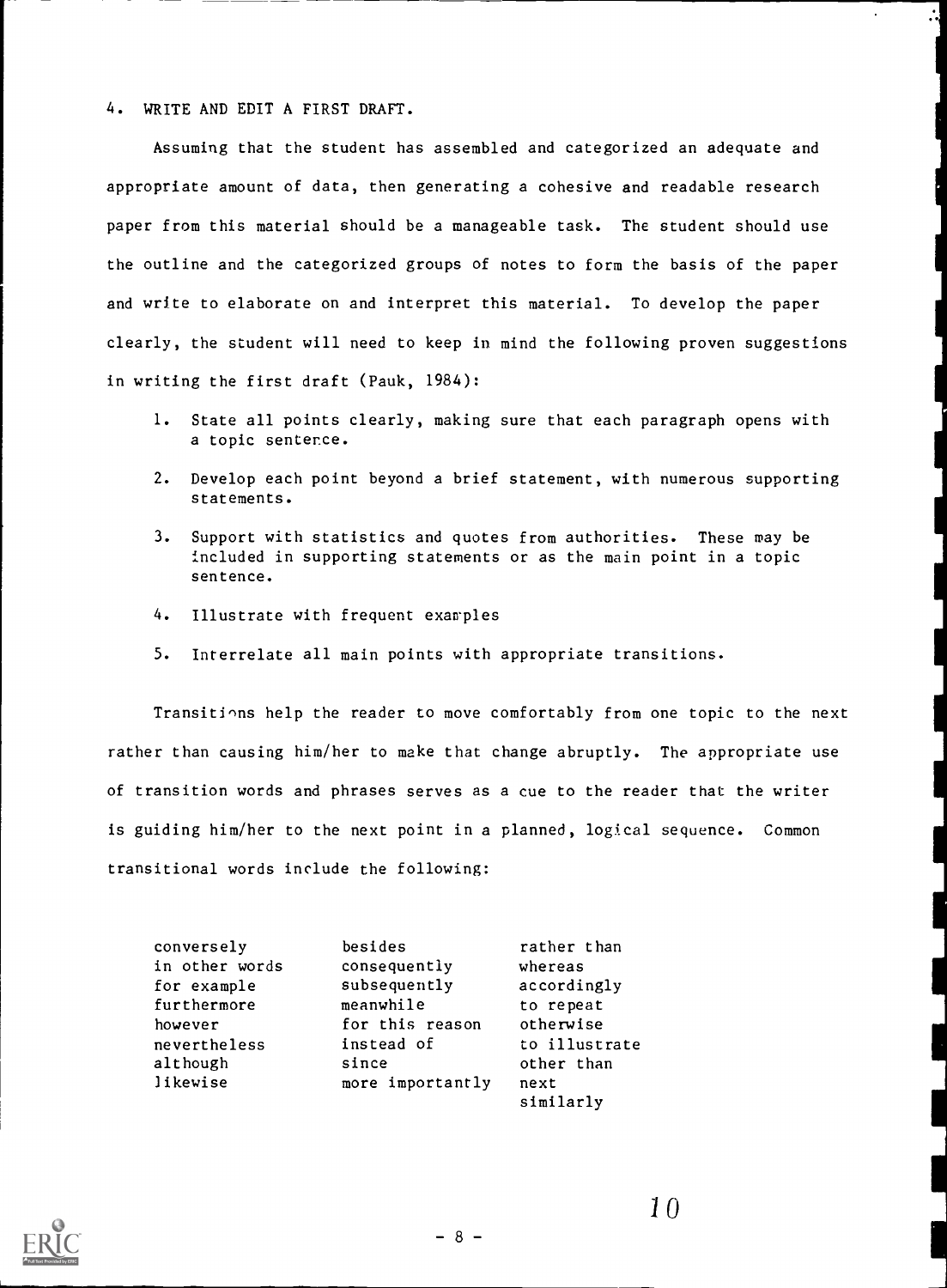Grammar, punctuation, and spelling are secondary considerations at this point in the writing of the paper. These will be "cleaned up" during revision and are not as important in the first draft as are matters of style and content. This first draft may he typed or written in longhand. The student, particularly the LLD student, may also prefer to work on a word processor. These can make easy work of revisions and editing.

5. REWORK AND REVISE THAT DRAFT, INCLUDING AN INTRODUCTION AND CONCLUSION.

Always allow enough time for at least three revisions, if necessary. When an author revises, s/he edits and adds in order to produce a written product that "flows," has rhythm, meaning, and an over-riding sense of "cohesion" (Mohr, 1984). The goals are to use an economy of well-chosen words to say what needs to be said and to say it in a well-structured and grammatical form. To do this, the student writes, re-arranges, adds, deletes, and even re-constiucts in an effort to clarify meaning and to create a unique "style."

Study, for example, this excerpt and its revision from the writings of a "typical" college student (Walker, 1984):

- Original: According to Kreidl, it was Leonard Rosenman, the musical director of Rebel, who suggested the thirty-one-year old Stewart Stern as a replacement for Shulman. At last, Ray had found a collaborator with thom he could work until the film was finished.
- Revision: Leonard Rosenman, the musical director of Rebel, suggested the thirty-one-year old Stewart Stern, who worked with Ray until the film was finished.

The revised version contributes essentially the same information as the original does, but does so with an economy of words and a clarity of meaning. At the time of revision, elements of faulty grammar, punctuation, and/or spelling should also be corrected. Transitions should be re-worked and word choice(s) refined. The student may be well-advised to "pass through" each revision many times, having specific goals for each "sweep," such as:



 $9 - 11$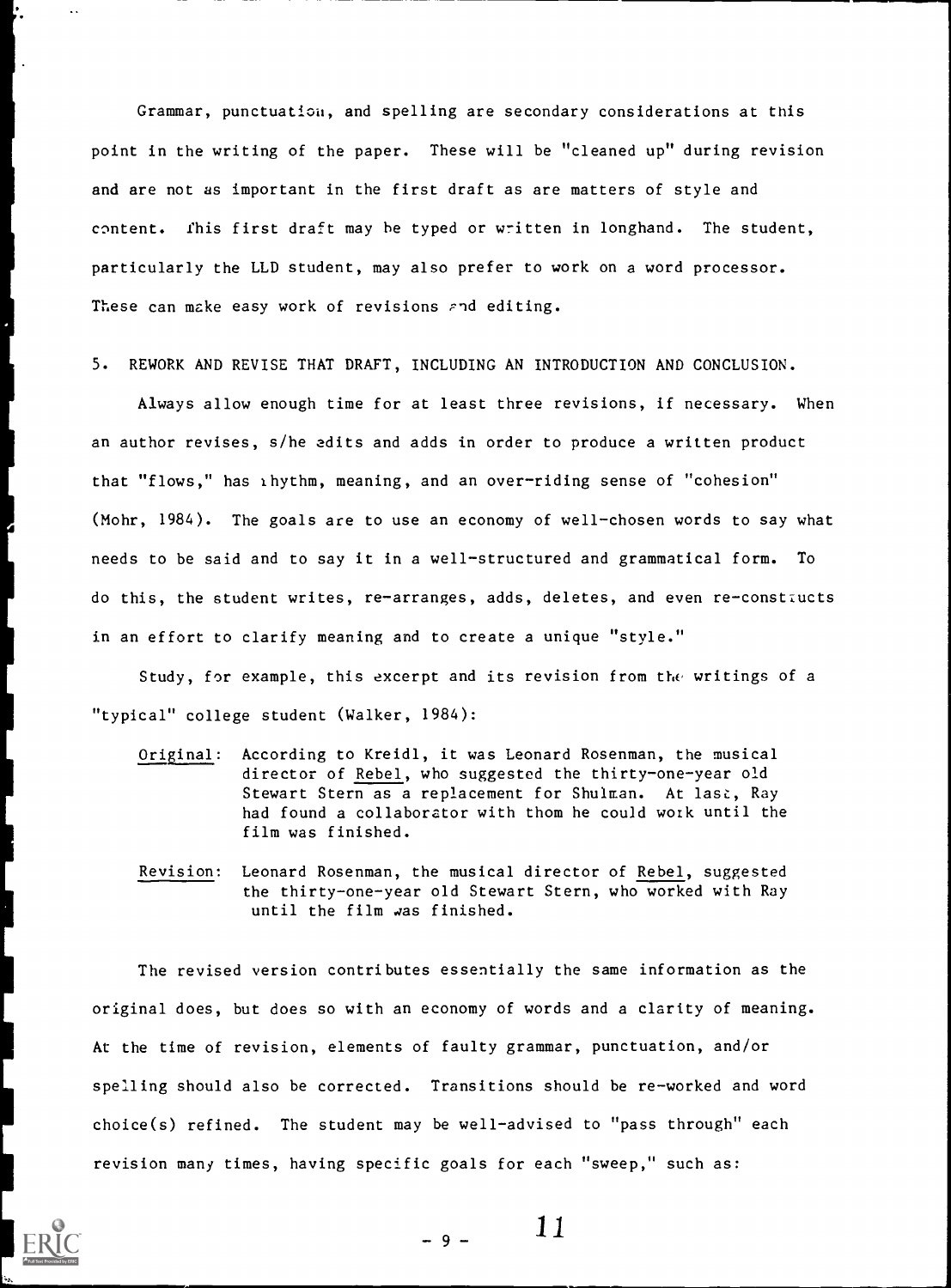- Reading only the topic sentences in each paragraph to check for both tight cohesion and smooth transition.
- Reading from the end of the paper to the beginning to check for spelling and punctuation errors.
- Substituting nouns for pronouns in order to check the accuracy of all referents.
- Checking tense, and number agreement of all verbs.
- Checking the revised paper against the original outline to make sure that they coorelate!

The idea of a writer making many "sweeps" through a paper to target specific writing goals is a sound one, that promotes careful editing and prudent revision. It is not unusual for the process of revision to necessitate two or three drafts. The student may want to consult some of this manual's suggested resources, along with the aid of the project tutor, to further refine and develop his/her own capacity to revise written materials effectively.

# 6. PREPARE THE FINAL DRAFT, ADDING A LIST OF RESOURCES AND, IF NECESSARY, FOOTNOTES OR "ENDNOTES."

If the student has composed his/her paper in the format prescribed here and has gone through the process of successive and careful revision, then the final draft of the completed paper will be merely the last step on a continuum. As each successive draft is suggested from the one directly preceding it, the final one should also "flow" quite smoothly from its predecessor. Elements of writing mechanics and style should have been thoroughly checked prior to the final copy, so that the writer may be certain that his/her work is mechanically accurate and stylistically correct. The organization of the final paper, too, should correlate reciprocally with the original outline, with its main points and sub-topics, with supporting details and relevant quotes, with distinct topic sentences and appropriate explanations. The last step before proofreading and typing is to add an accurate listing of references actually



 $10 - 12$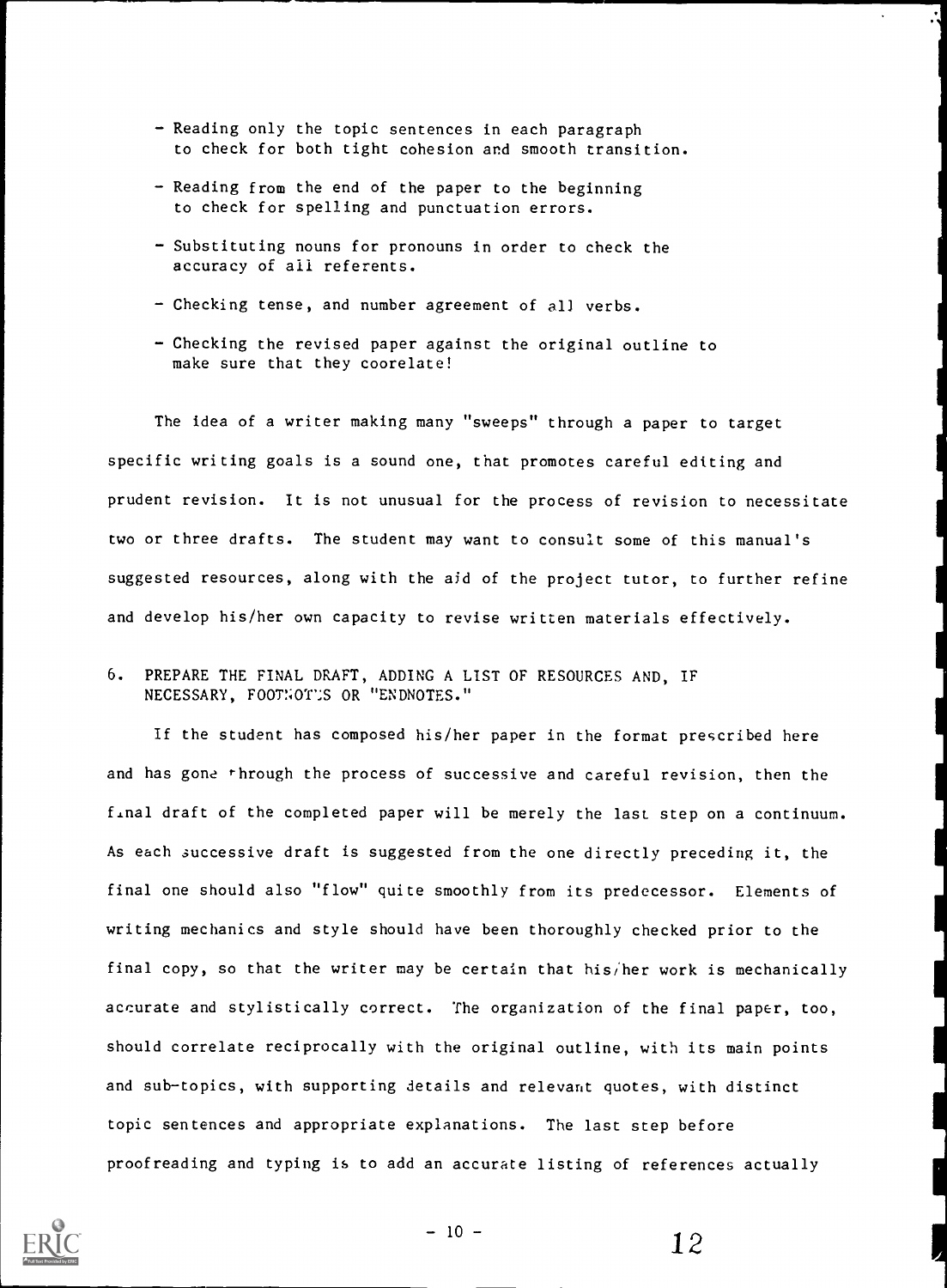narrative body of the paper. While a list of references is always provided for the reader, the inclusion of footnotes (endnotes) is not always required. Students should always know and follow the expectations of their professors in this regard. Students should also follow the precise style directives for Resource and Footnotes citations required by each professor and/or department. These citation directives generally follow either the American Psychological Association, the Modern Language Association, or the Strunk and White standards and are carefully explained in the appropriate handbooks. With the aid of the appropriate handbook and the student's own working bibliography, a list of actual resources used is not difficult to prepare.

# 7. TYPE AND CAREFULLY PROOFREAD.

The topic has been focused, the sources selected, the data extracted, and the planned paper written and revised according to the instructor's expectations. All that remains for the student to do is to proofread the final draft carefully cne last time before typing, type it according to stylistic expectations, add an appropriate title page, and proofread again. If a paid typist is employed, the student should be certain that the typist follows standard style and citation procedures. Again, these are not always uniform between university departments. Llso, the student must remember to allow time for typing and proofreading when s/he first begins to make plans for the paper. Finally, the student should remember to proofread the entire final typed copy even if it has been professionally typed - and always, to make and save a copy of each research paper.

### Conclusion

PS IM LD has presented the research and writing process prescribed above with the expectation that LLD students and their tutors will find that the process described facilitates academic writing. Again, the recommended

 $-11 - 13$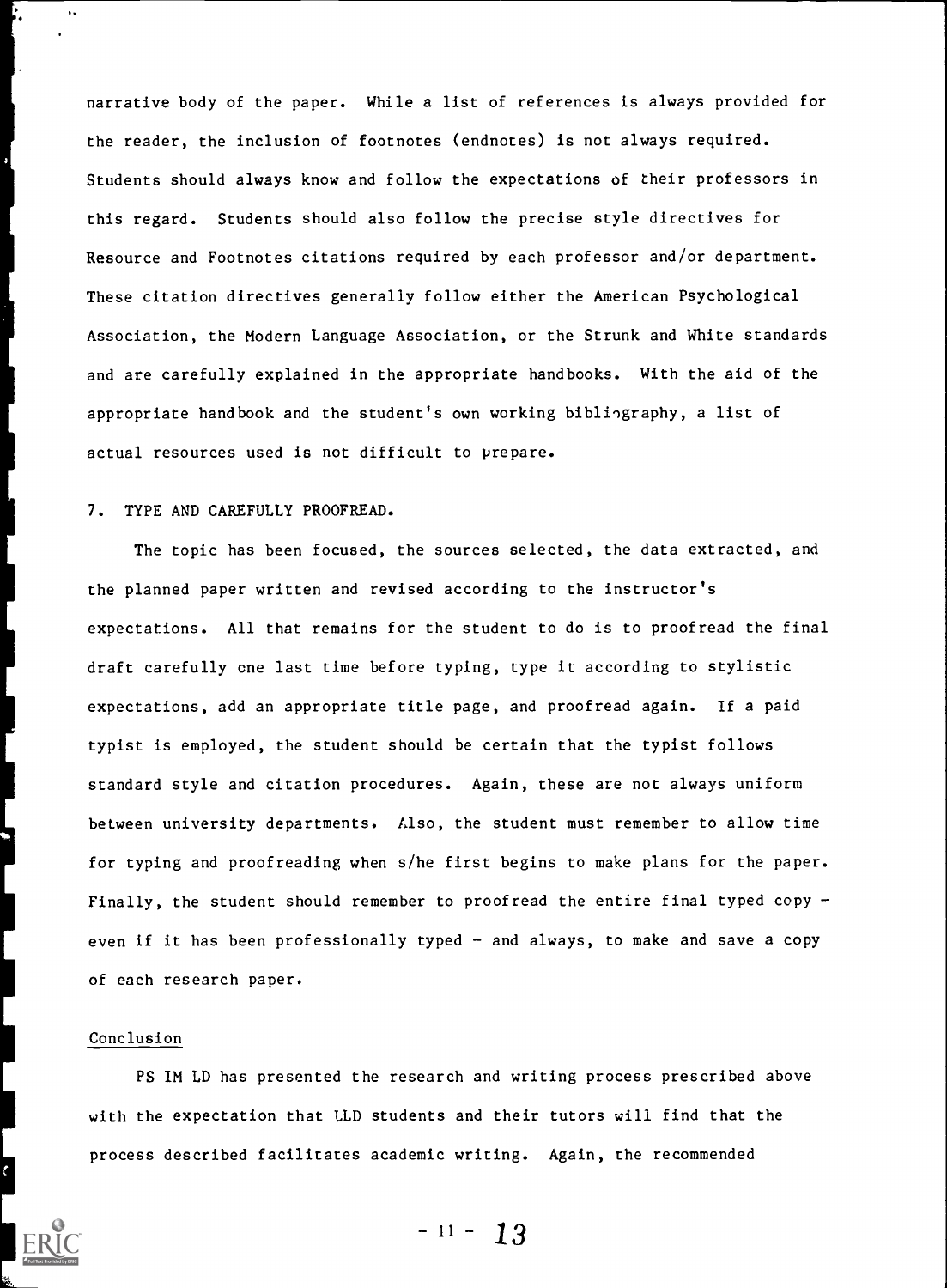procedure is essentially a routine one and should serve all students effectively whether they are engaged in beginning or advanced research.  $\epsilon$ 

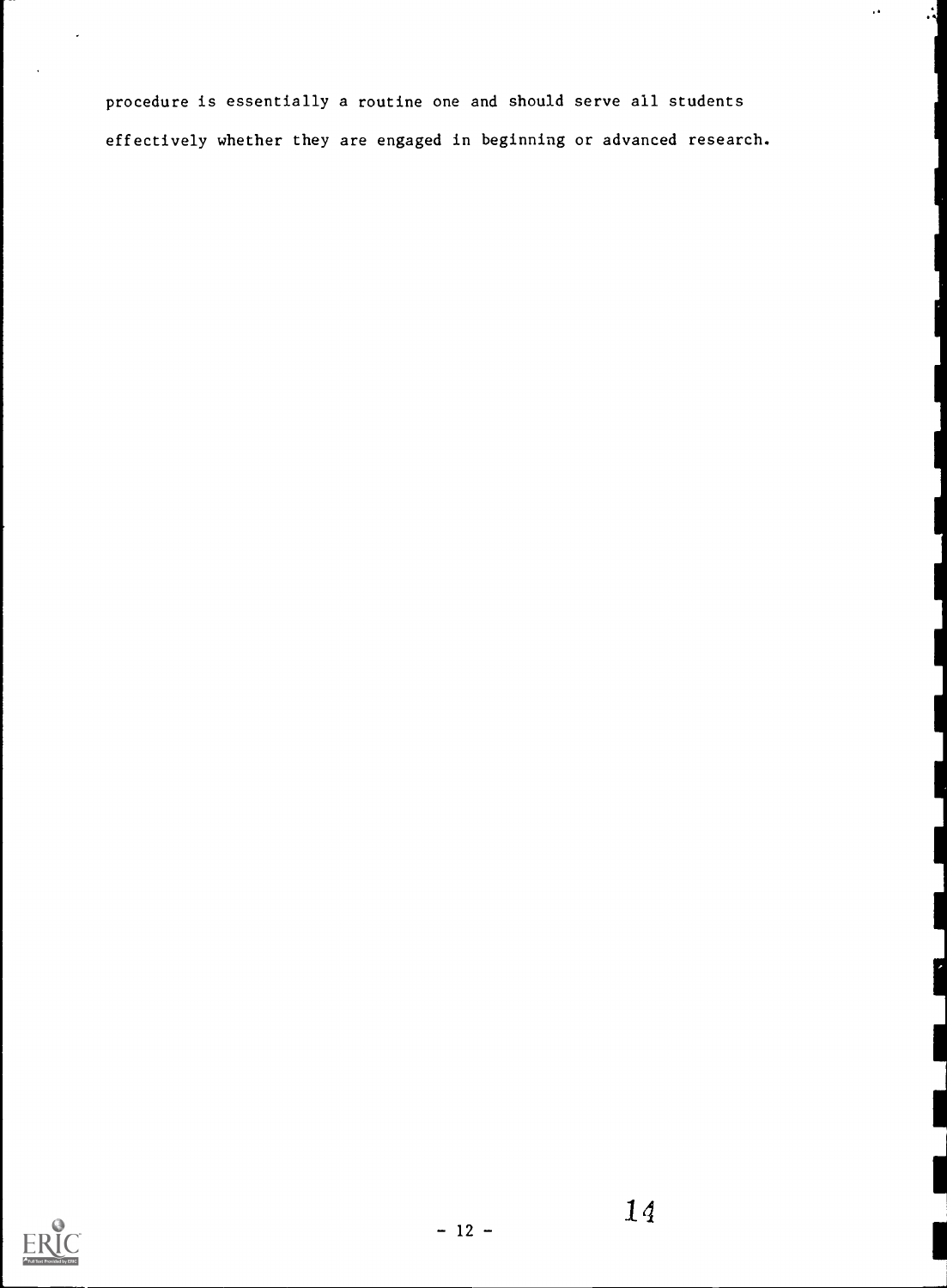# References

Kirby, D. and Liner, T. (1981). Inside Out: Developmental Strategies for Writing. Boynton-Cook Co., NY. Mohr, M. M. (1981). Revision: The Rhythm of Meaning. Boynton-Cook, NJ. Mulkerne, D. (1983). The Term Paper Step-by-Step. Anchor Press, NY. Pauk, Walter. (1984). How to Study in College. Houghton-Mifflin, Boston. Walker, M. (1984). Writing Research Papers. Norton Press, NY.



ſ.

 $\mathcal{L}$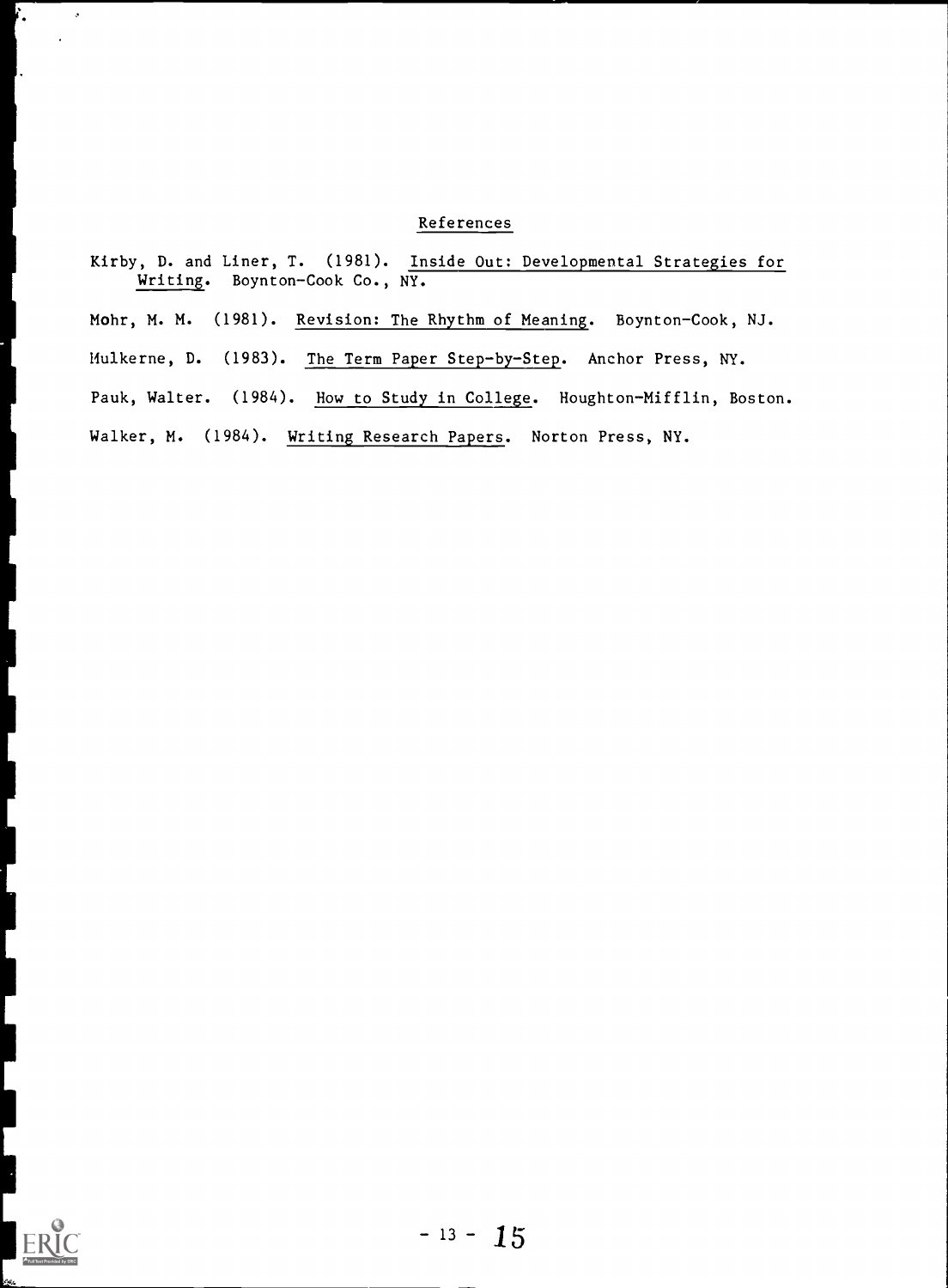## Recommended Student Resources

- American Psychological Associaton. (1984). Publication Manual, Third edition, APA, Washington, D.C.
- Gibaldi, J. and Achtert, W. S. (1984). MLA Handbook for Writers of Research Papers, MLA, New York.
- Kirby, D. and Liner, T. (1981). Inside Out: Developmental Strategies for Writing. Boynton-Cook Co., NY.
- Kirzner, L. G. and Mandell, S. R. (1983). Patterns for College Writing, St. Martin's Press, NY.
- Mohr, M. M. (1981). Revision: The Rhythm of Meaning. Boynton-Cook, NJ.
- Mulkerne, D. (1983). The Term Paper Step-by-Step. Anchor Press, NY.
- Pauk, Walter. (1984). How to Study in College. Houghton-Mifflin, Boston.
- Strunk, W. and White, E. B. (1979). The Elements of Style, Third edition. NY.
- Walker, M. (1984). Writing Research Papers, Norton Press, NY.